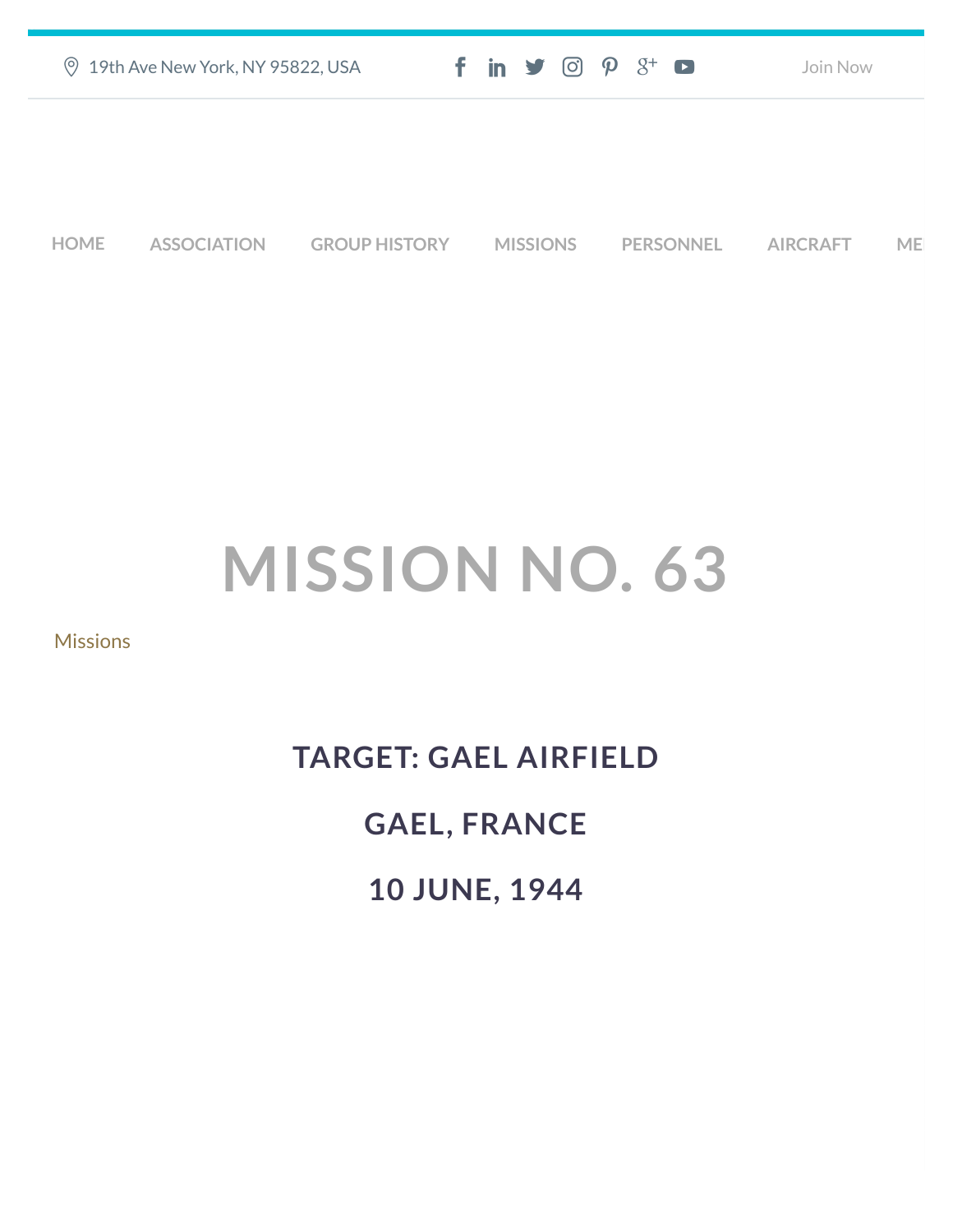

After a lapse of one day, the invasion aerial offensive was renewed with the 457th providing the high box of the 94th Combat Wing assigned to bomb the Gael Airfield, located on the Brest Peninsula. Its location made it suitable for use by front line German Luftwaffe planes. The 1st Division dispatched only four Combat Wings. Major Theodore C. Hoffman was Air Commander and Lt. George C. MacDonald was pilot.

The target was covered by a seven-tenths undercast and bombing was by instruments. The bomb results were not good There was no enemy fighter opposition and only meager flak.

(Compilers Note: Practically all missions to the invasion area called for early morning takeoffs. During the summer months in this part of France, cumulus clouds build up in the day, preventing visual bombing except in the early morning hours. Even then it proved to be very difficult.)

|    | <b>MISSION NO. 63</b><br>June 10th 1944 |                       |                           |       |  |  |
|----|-----------------------------------------|-----------------------|---------------------------|-------|--|--|
|    | 748th Squadron                          | 749th Squadron        | 750th Squadron            | 751th |  |  |
|    | A/C # 087                               | A/C # 948             | A/C # 88?                 | A/C#  |  |  |
| p  | Lt Thomas E. Lee                        | Lt Harry A. Stafford  | Lt James P. LaPaze        | L.    |  |  |
| cp | Lt John M. Bristow                      | Lt Bernard Yavorosky  | F/O Louis N. McGranahan   | U.    |  |  |
| n  | Lt John C. Sherwin                      | Lt Arthur Flach       | F/O Keith W. Morgan       | U.    |  |  |
| ь  | Lt Regis J. Creehan                     | Lt Anthony G. Wodek   | Sgt Chester J. Hudec      | U.    |  |  |
| tt | Sgt Jasper Stewart                      | Sgt Andrew G. Voytko  | Sgt Henry L. Baker        | Sg    |  |  |
| ro | Sgt William C. Bolger                   | Sgt Francis M. Craven | Sgt Charles H. Rogers, Jr | Sg    |  |  |
| bt | Set Irvin V.Gerlich                     | Sgt Virgil R. Hook    | Set Elmer E. Valicer      | Sg    |  |  |